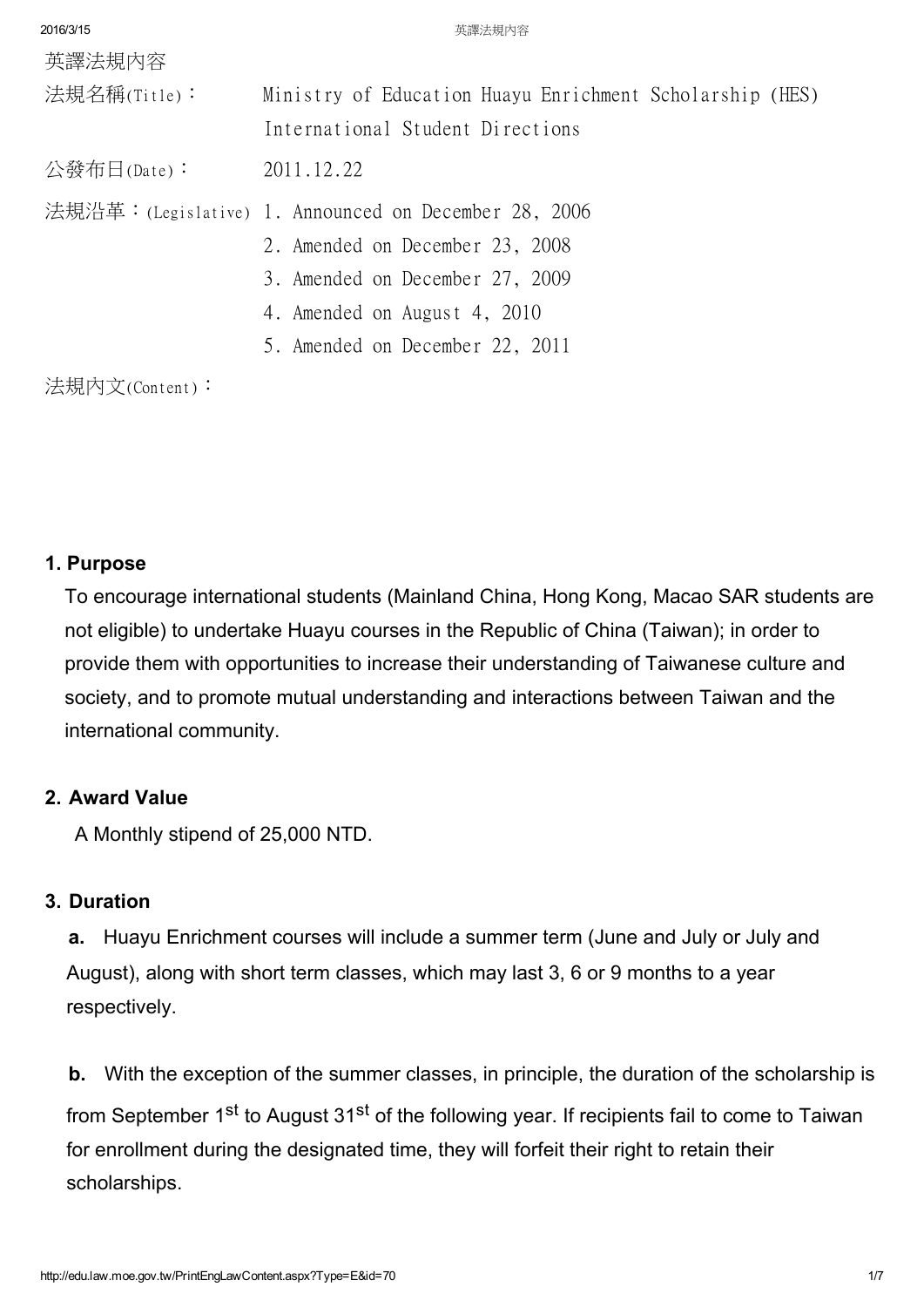c. Scholarship funding will become effective on the date of the recipient's enrollment. Scholarship funding will end according to the scholarship's expiration date or if the scholarship is revoked.

### 4. Available Scholarships

The Ministry of Education will consult the annual budget and provide available openings for the next year to embassies, missions, representative offices and other overseas agencies authorized by the Ministry of Foreign Affairs before December 31<sup>st</sup>.

### 5. Eligibility

International applicants above the age of 18, who possess a high school diploma or above, have shown excellent academic performance, and are of good moral character are eligible. Candidates with one of the following qualifications may not apply:

- a. Is an overseas Chinese student or a national of the R.O.C.
- b. Is currently registered as a student at a Mandarin Language Center or has sought a degree from a university or college in Taiwan.
- c. Has already received a HES or a Taiwan Scholarship, in the past.
- d. Is an exchange student to Taiwan, during the scholarship period.
- e. Is currently receiving financial benefits from the Taiwan government or another educational institution.

### 6. Application

Applicants need to submit the following documents to local embassies or missions before the announced deadline (In principle, the yearly application period is from February 1<sup>st</sup> through March 31<sup>st</sup>. However, the actual application period will be in accordance with the general regulations of the local Taiwan Representive Offices).

a. An application form (see appendix 1; provided by local embassies or missions).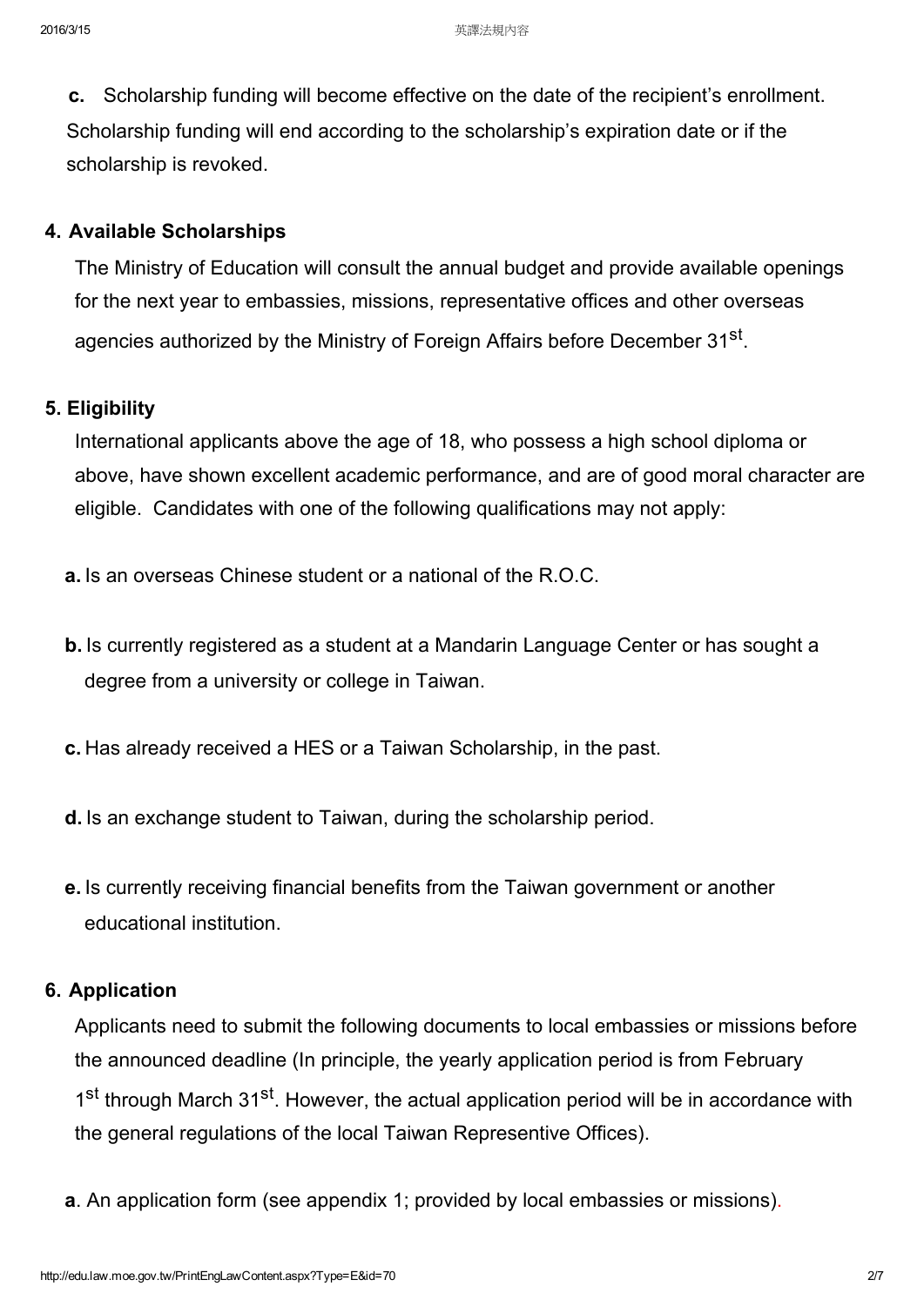- b.A photocopy of his/her passport or any other documents that can verify the nationality of the applicant.
- c. A photocopy of the certificate of the highest credential and transcript.
- d. A photocopy of the applications to the Mandarin Language Center.
- e. Other documents required by local embassies or missions.

### 7. Selection Procedure

- a. As stated in the embassies and missions announcement, a document review or personal interview will be conducted.
- b. If a successful candidate waives his/her right to a scholarship before arriving in Taiwan, his/her position will be filled by the next candidate that has been selected by the local embassy or mission. The deadline is December 31<sup>st</sup>.

#### 8. Payment Procedures

Mandarin Language Centers should follow the schedule and procedures stated below to request reimbursement and verification from the agencies appointed by the MOE.

a. This scholarship is granted twice a year. The first payment, which is due

on September 30<sup>th</sup>, covers the period from September to December and summer classes. The second payment which is due on January 15<sup>th</sup> covers the period from January to August. The verification process to grant funding should be completed before putting in another request. The recipient list and the receipt made out to the MOE from the Mandarin Language Centers are mandatory for verification purposes. If unable to apply in time for their grant, the Mandarin Language Centers should pay the monthly allowance in advance.

b. Universities should verify grants twice a year, in accordance with the MOE procedures, to ensure that recipients have been paid. The first verification is due on December 15<sup>th</sup> and covers the period from September to December and summer classes. The second verification is due on September 30<sup>th</sup> and covers the period from January to August. A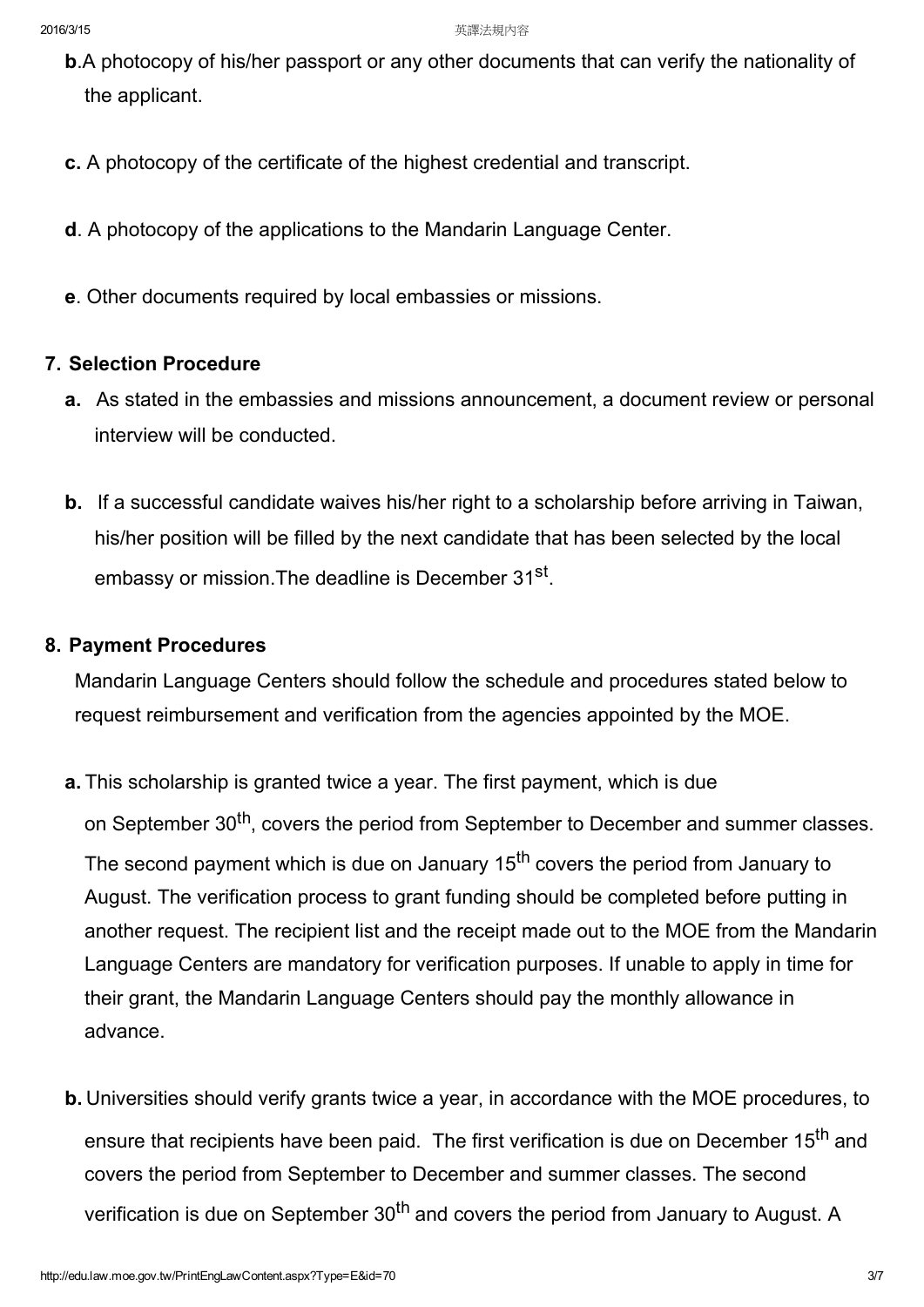scholarship budget report and income and expenditure statement signed by a designated accountant and the president (see Appendix 2) are required for verification. Unused funds should be returned. The original receipt should be retained by the universities for their audits.

c. The request, payment and verification of the grant should comply with the Ministry's subsidy and commission expense verification guidelines.

# 9. Terms and Conditions for Recipients

- a.The recipient should study at a registered Mandarin Language Center approved by the MOE.
- b.The recipient should apply for admission according to the regulations of the center. Once admitted, the recipient should send a photocopy of the admission letter to the local embassy or mission before June 30<sup>th</sup> for confirmation. Recipients who do not send their documents before the deadline will be disqualified from the scholarship selection process.
- c.The recipient should undertake at least 15 hours of language courses each week. This does not include cultural visits, speeches, and other self-learning curriculum or activities.
- d.After the first semester (quarter), recipients of a maximum one year scholarship can request a one time only transfer to another Mandarin Language Center with permission of the original Mandarin Language Center. Recipients of the summer classes, 3 months, 6 months or 9 months scholarship are not allowed to apply for a transfer.
- e. If the recipient concurrently accepts scholarships from other sources, he/ she will lose their placement in the scholarship program. He/she will also have to return the funds granted for those monthsthat he/she received multiple scholarships.
- f. The termination and cancellation of a scholarship is based on regulations specified by each individual Mandarin Language Center. Mandarin Language Centers have the right to terminate or revoke a scholarship if the recipient's academic performance, moral character, or attendance record are not up to their standards.
- g.Recipients of a six month or longer scholarship are obligated to join the National Health Insurance Program. Before joining, recipients should purchase student accident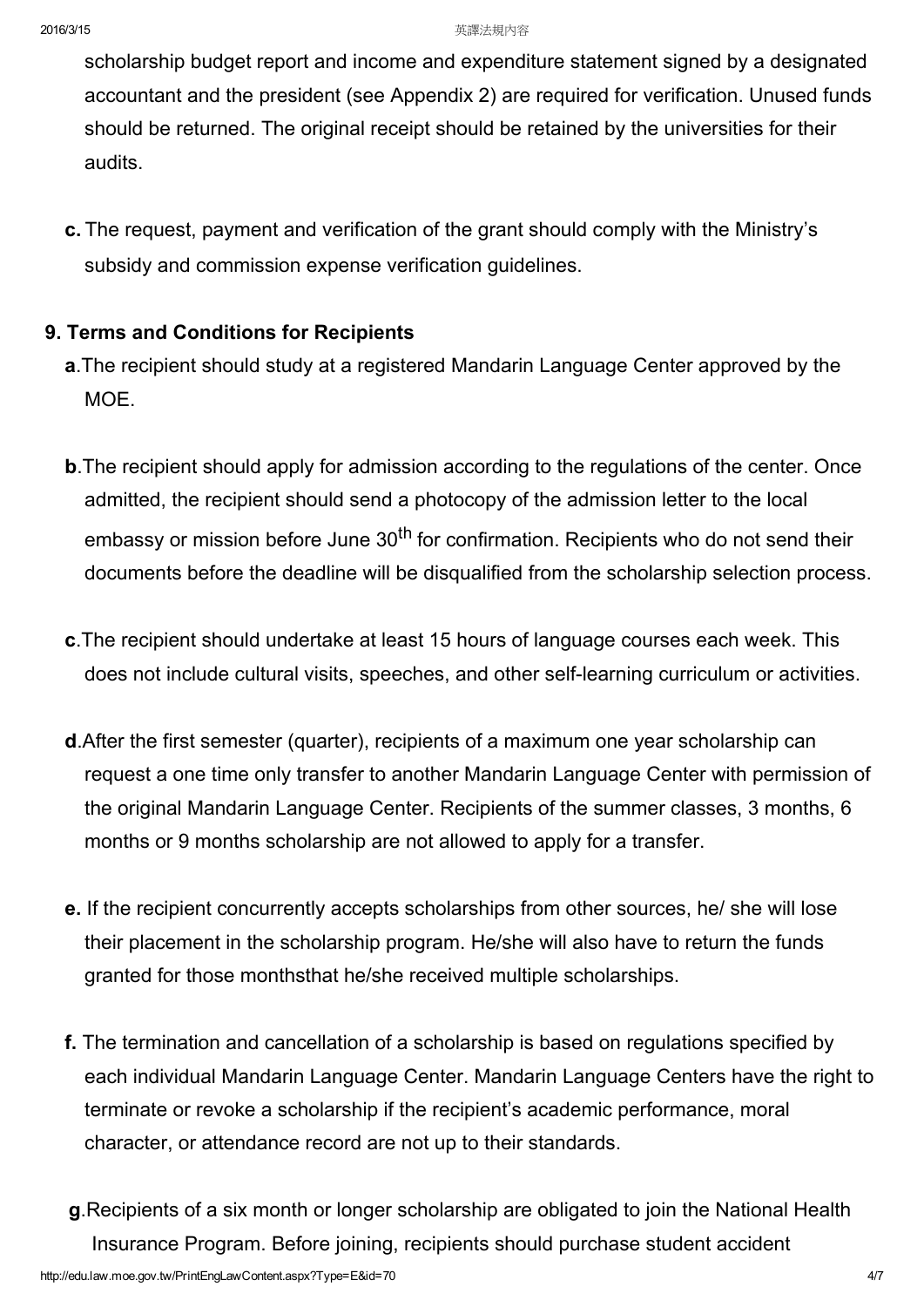insurance and other relevant insurance. Insurance fees can be deducted by the Mandarin Language Centers from the monthly stipend before granting it to recipients.

# 10.Suspension and Cancellation

- A. The Scholarship will be suspended for one month, if one or more of the following conditions occur.
- a. The Scholarship will be suspended for one month, if the recipient has missed 12 hours or more of their language course within a single month.
- b. Starting from the first semester (quarter), if the recipient fails to obtain the specified standard score by the university (an average of 80 points out of 100), his/her scholarship will be suspended for a month in the next semester (quarter).
- c. The recipient of a nine month or longer scholarship without a Level 3 or above TOCFL certificate within 2 years prior to enrollment must hand in the cerfificate or transcript one month before the end of the scholarship term. If he/she fails to do so, the scholarship will be suspended for one month.

# B. Scholarship Cancellation, if one or more of following conditions occur.

- a. The recipient fails to obtain the standard score (an average of 80 points out of 100) for two consecutive semesters (quarters), he/she will be disqualified from receiving the scholarship.
- b. Any recipient missing a final achievement score for any semester (quarter) will be disqualified from receiving the scholarship with the exception of a serious illness or accident.
- c. The recipient will not continue to receive the scholarship if he/she violates R.O.C. law.
- d. The scholarship will be suspended or revoked if the recipient violates University or Mandarin Language Center regulations.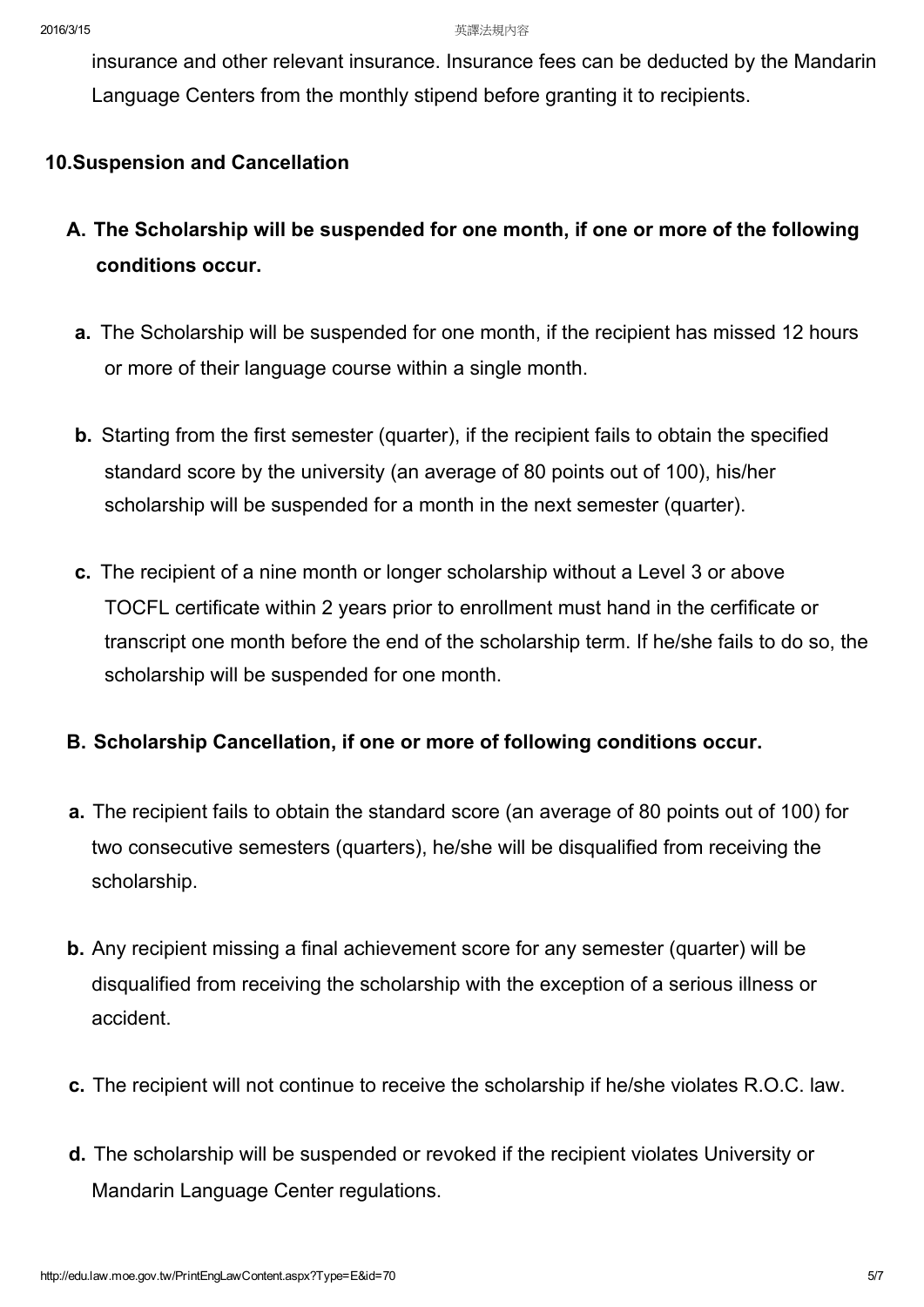### 11. Terms and Conditions for Mandarin Language Centers under Universities.

- a. Mandarin Language Centers should accept international students according to their own criteria and notify the applicants before June 15<sup>th</sup>.
- b. Mandarin Language Centers should arrange for recipients of a nine month or longer scholarship to participate in TOCFL for Level 3. The recipients will have to pay for their own test fees.
- c.The Mandarin Language Centers that accept a transfer scholarship recipient student should contact the agencies appointed by the MOE, to request for the remaining scholarship grant, and tonotify the related embassy or mission, the recipient and the MOE. The Mandarin Language Center that authorized the transfer should return the unused funds to the agencies appointed by the MOE.

d. Scholarships that have been revoked must follow these regulations: the Mandarin Language Center should clearly state the reason and the effective date of the termination or suspension, the unused scholarship grant should be returned to the agencies appointed by the MOE. In the meantime, the center should notify the Bureau of Consular Affairs, the National Immigration Agency, the embassy or mission concerned, the recipient affected, the agencies appointed by the MOE, and the MOE within 2 weeks.

- e. After the recipient has completed the registration process, the Mandarin Language Center concerned should either hold an orientation session or employ alternative methods to explain to the recipient the regulations related to the suspension and cancellation. It should also grant the monthly allowance on time and pay attention to any suspension or cancellation of the scholarship.
- f.Mandarin Language Centers should allocate an office or staff to keep in contact with recipients, providing guidance and assistance to them, regarding their schools and for recipients' daily lives.
- g. The language center should arrange at least 15 hours of language courses each week for recipients. This study time does not include cultural visits, speeches, and other selflearning curriculum or activities.